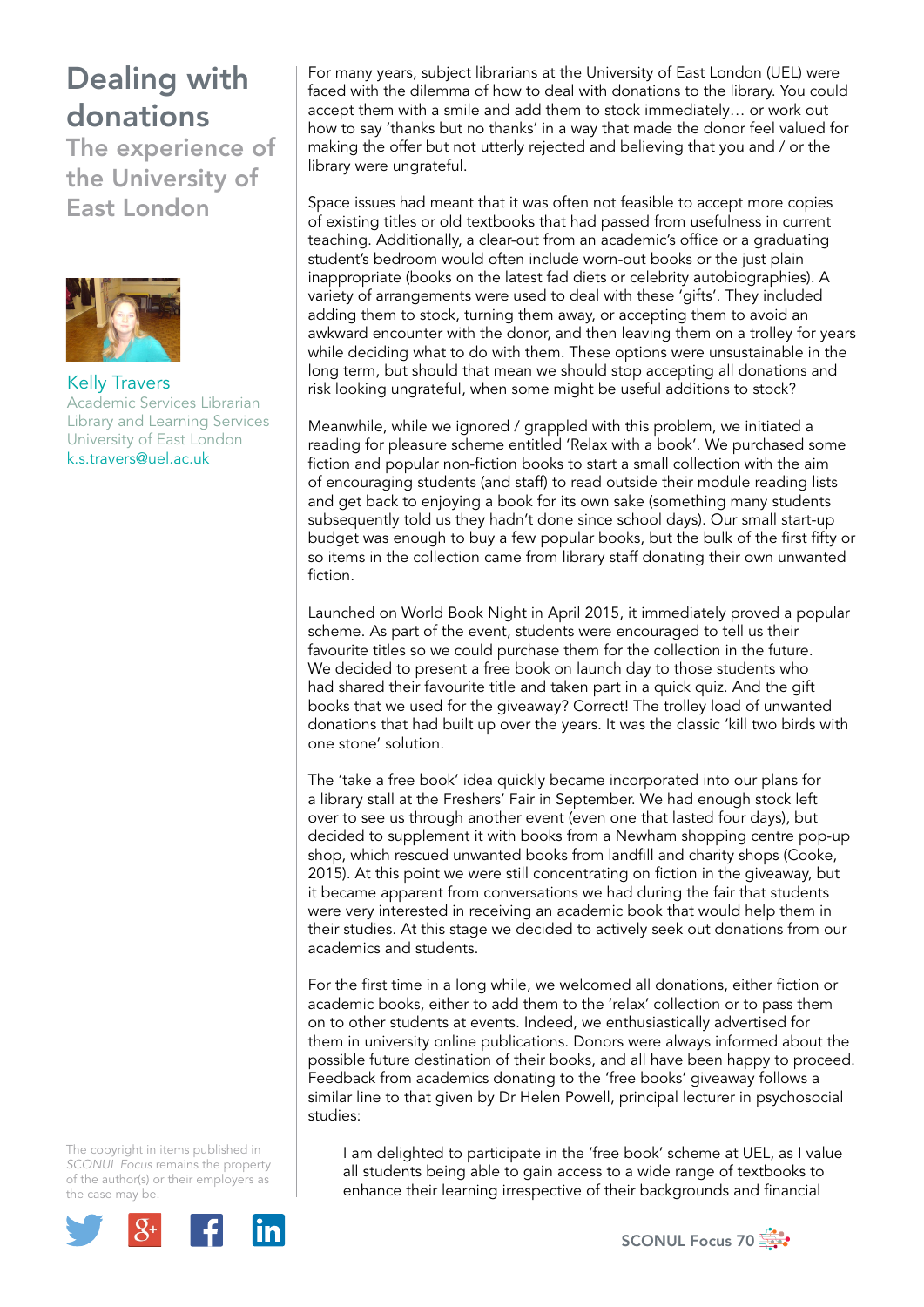## Dealing with donations

The experience of the University of East London

situation. Students should be able to build a tangible relationship with their texts, and anything that can be done to build this relationship is integral to effective learning. That my book donation can enhance in some way the student experience is wonderful and is a step towards inclusivity.

Donations now come in throughout the year, but especially at the end of the summer semester, so we have set up special drop boxes for students and staff to deposit their books when library staff are not around. A section of shelving at each of our campus library offices has been cleared for storage of donations, which are kept until our two annual giveaway events in April (World Book Day) and September (Freshers' Fairs).



*Book donation box, Stratford Campus Library*



*Library Freshers' Fair stall, Stratford Campus*



*Library Freshers' Fair stall, Stratford Campus*

The copyright in items published in *SCONUL Focus* remains the property of the author(s) or their employers as the case may be.